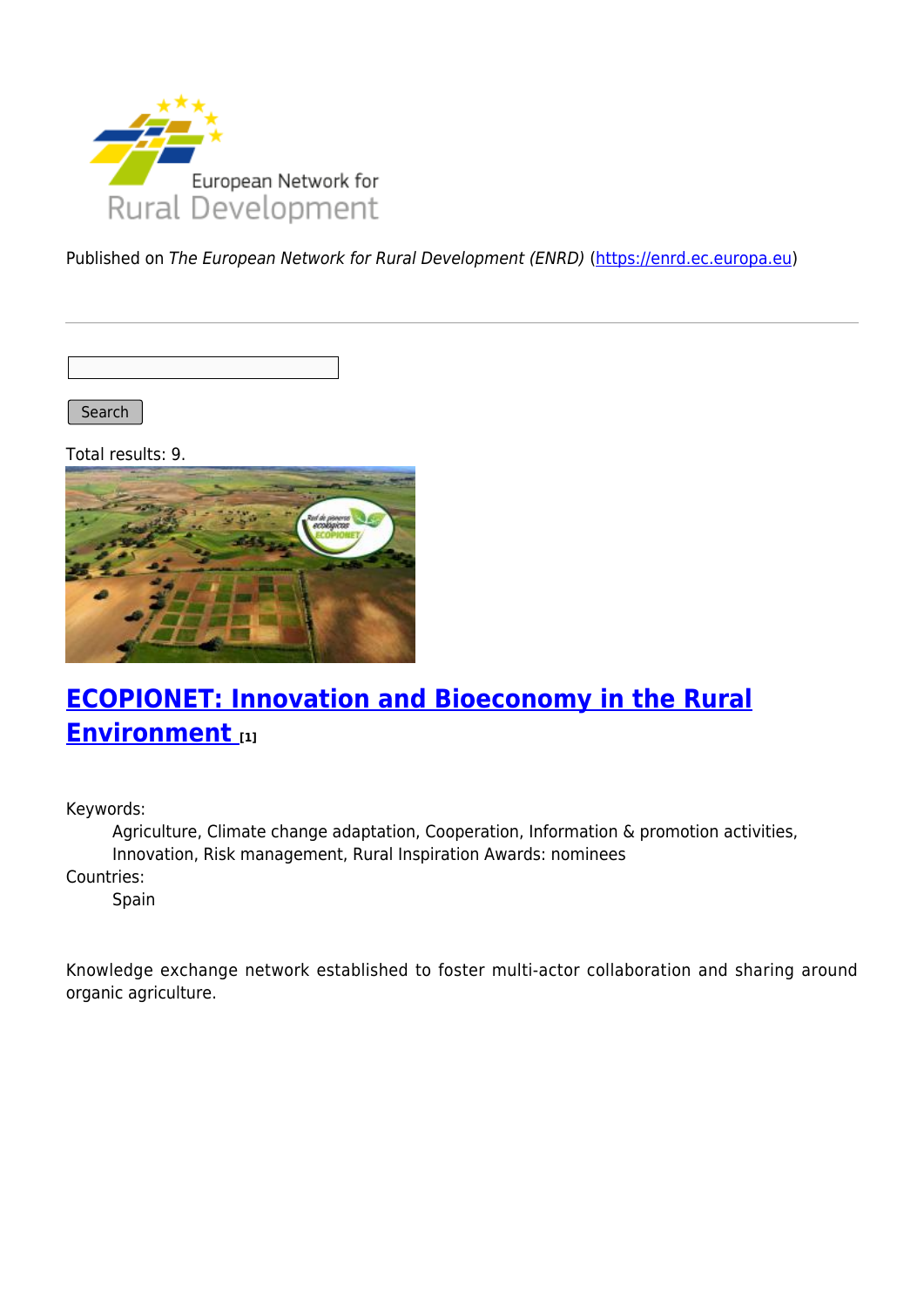

## **[Setting up a hail protection system on a cherry orchard](https://enrd.ec.europa.eu/projects-practice/setting-hail-protection-system-cherry-orchard_en) [2]**

Keywords:

Agriculture, Climate change adaptation, Producer groups, Product quality, Risk management Countries:

Italy

Setting up an anti-hail system over a newly planted orchard of cherry trees, in order to mitigate the impact of climate change over agricultural production.



**[Future-proof peat meadow polder 'Lange Weide'](https://enrd.ec.europa.eu/projects-practice/future-proof-peat-meadow-polder-lange-weide_en) [3]**

Keywords:

Animal husbandry, Irrigation, Producer groups, Sustainability, Water management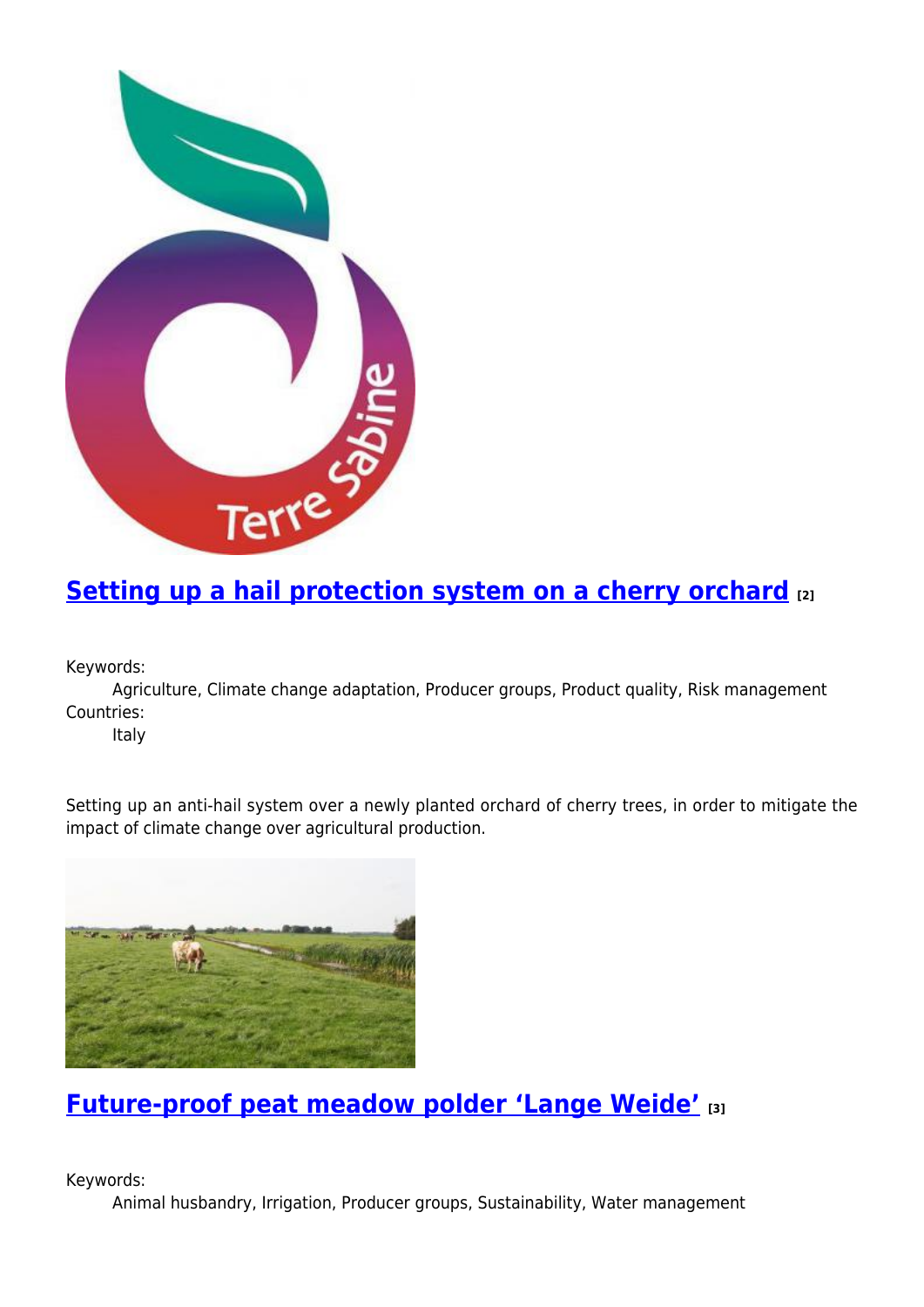Countries:

The Netherlands

The future-proof peat meadow polder 'Lange Weide', is unique bottom-up initiative and the largest submerged drainage project in the Netherlands.



# **[Water management for nature reserve in Western](https://enrd.ec.europa.eu/projects-practice/water-management-nature-reserve-western-langstraat_en) [Langstraat](https://enrd.ec.europa.eu/projects-practice/water-management-nature-reserve-western-langstraat_en) [4]**

Keywords:

Biodiversity, Climate, GHG & ammonia emissions, Nature conservation, Protected areas, Water management

Countries:

The Netherlands

Adjustments to water management and remedial measures help to preserve protected areas and conserve the landscape of the Western Langstraat.

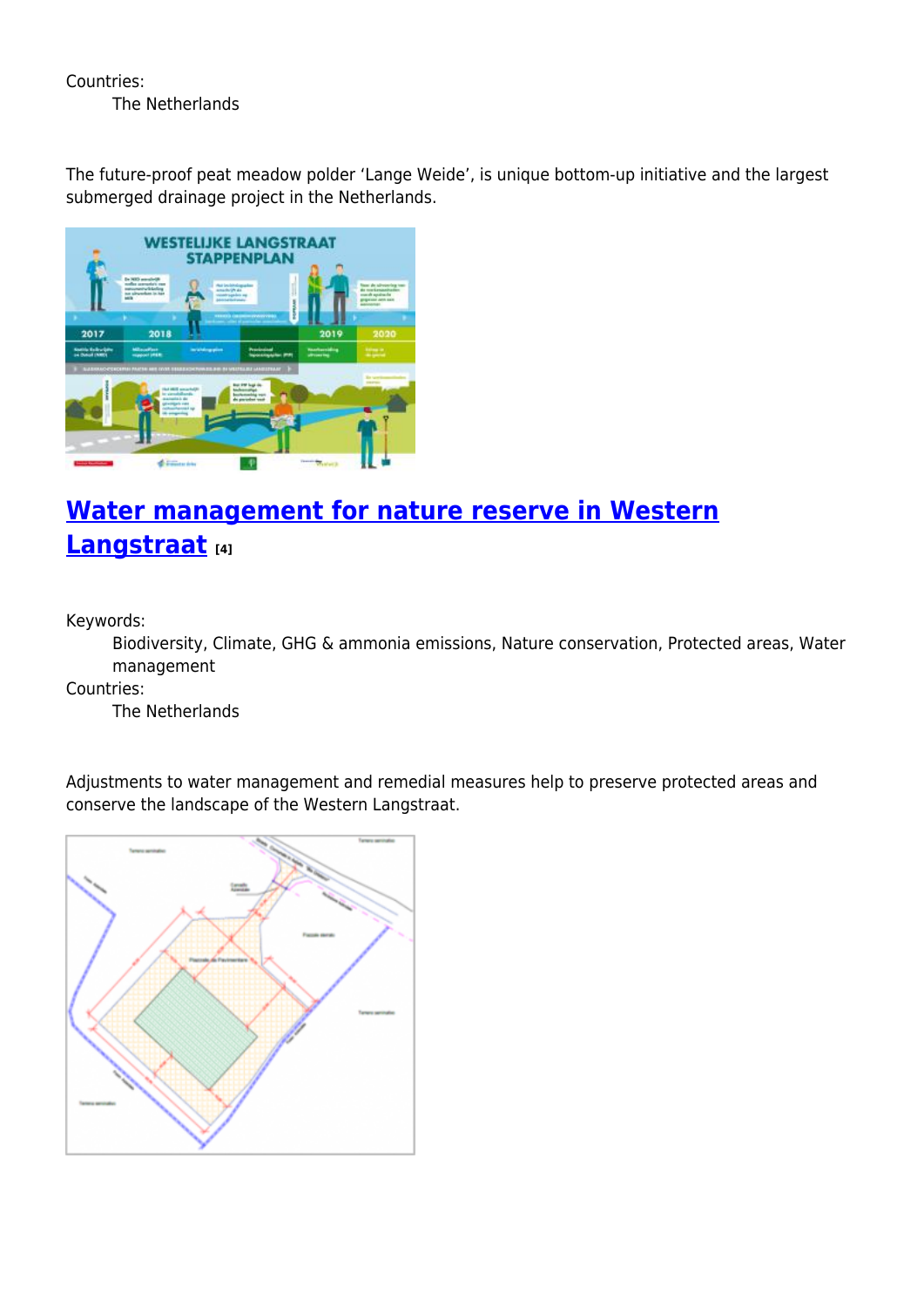## **[Repairing damage caused by extreme weather conditions on](https://enrd.ec.europa.eu/projects-practice/repairing-damage-caused-extreme-weather-conditions-agricultural-business_en) [an agricultural business](https://enrd.ec.europa.eu/projects-practice/repairing-damage-caused-extreme-weather-conditions-agricultural-business_en) [5]**

Keywords: Agriculture, Climate change adaptation, Risk management Countries: Italy

An agricultural business affected by extreme weather conditions used RDP support to repair the damage to its infrastructure and enable it to operate as normal.



#### **[Demining of agricultural land in the County Sisak-Moslavina](https://enrd.ec.europa.eu/projects-practice/demining-agricultural-land-county-sisak-moslavina_en) [6]**

Keywords: Agriculture, Risk management Countries: Croatia

A project to support demining of agricultural land in war-affected areas of Croatia.

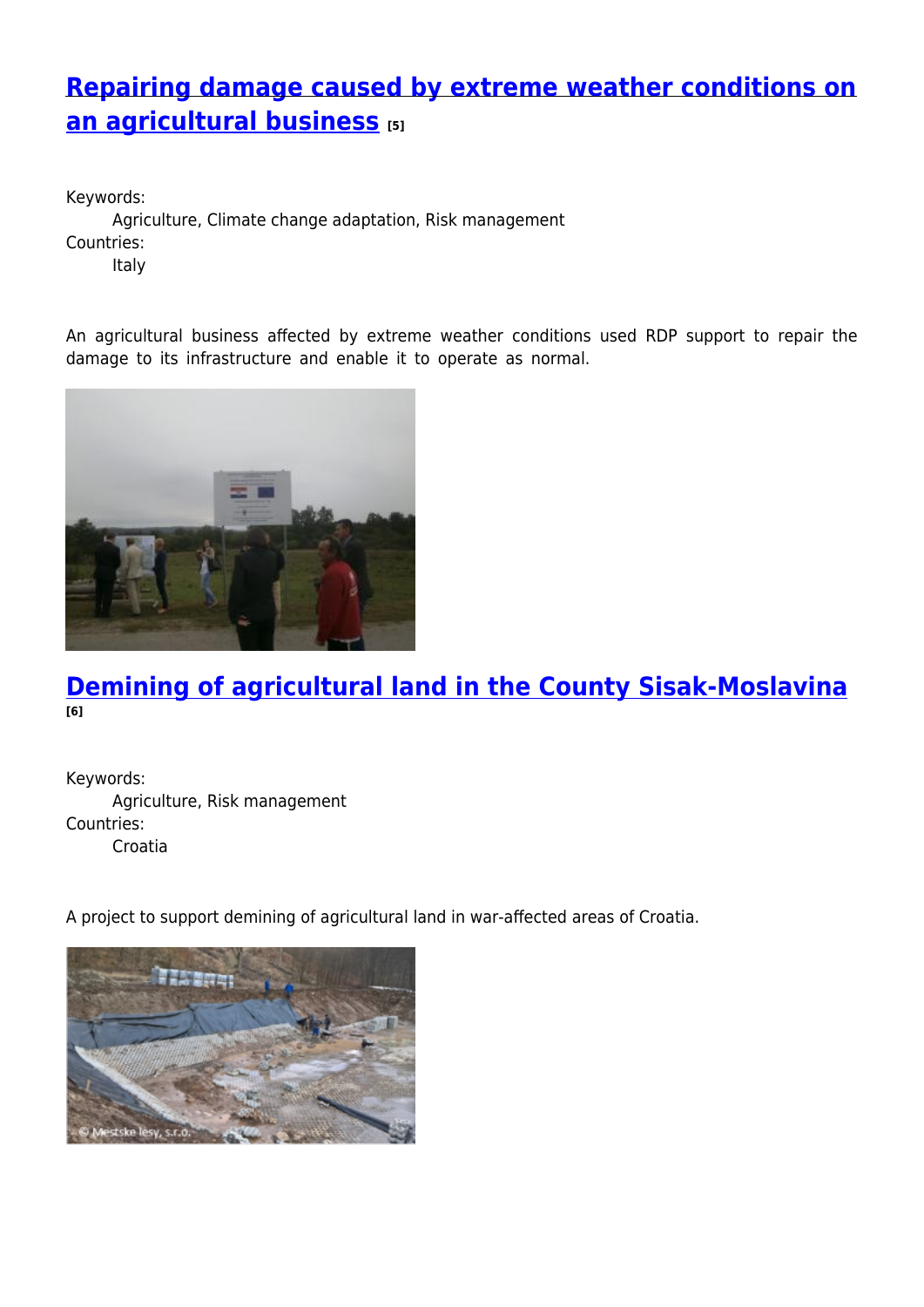### **[Anti-flood and fire fighting reservoir Mestske lesy Krupina](https://enrd.ec.europa.eu/projects-practice/anti-flood-and-fire-fighting-reservoir-mestske-lesy-krupina_en) [7]**

Keywords:

Climate change adaptation, Environmental protection, Water management Countries:

Slovakia

The construction of a water reservoir helped combat the more frequent extreme weather events such as heavy rainfall and forest fires due to climate change.



## **[A new integrated model for requalification and improved](https://enrd.ec.europa.eu/projects-practice/new-integrated-model-requalification-and-improved-management-watercourses_en) [management of watercourses](https://enrd.ec.europa.eu/projects-practice/new-integrated-model-requalification-and-improved-management-watercourses_en) [8]**

Keywords:

Cooperation, Environmental protection, Nature conservation, Water management Countries:

Italy

Cooperation on a pilot project that could provide a more viable and sustainable alternative to manage river banks.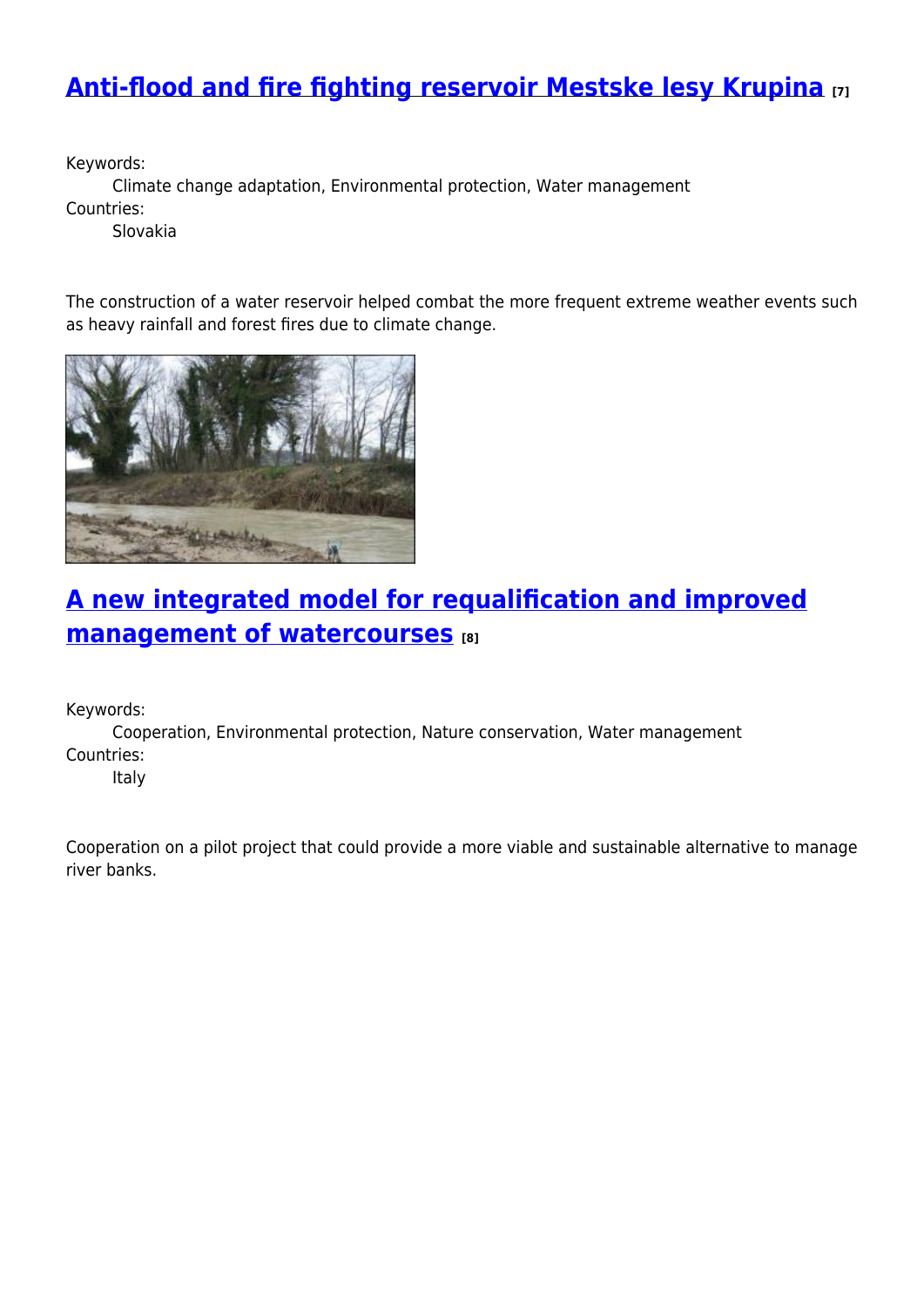

## **[Reconstruction of the Averlosche Leide canal](https://enrd.ec.europa.eu/projects-practice/reconstruction-averlosche-leide-canal_en) [9]**

Keywords:

Biodiversity, Environmental protection, Water management Countries:

The Netherlands

A canal stream was reconstructed to get extra water storage capacity and to improve the water quality and biodiversity in the surrounding area.

#### **Source URL:**

https://enrd.ec.europa.eu/projects-practice/\_en?project\_keywords\_filter=19753&amp%3Bamp%3Bproject\_country=All &amp%3Bamp%3Bfield\_enrd\_prj\_measure\_tid=All&amp%3Bamp%3Bfield\_enrd\_prj\_focus\_area\_tid=All&amp%3Bamp %3Bf%5B0%5D=im\_field\_enrd\_prj\_keywords%3A20461&amp%3Bf%5B0%5D=im\_field\_enrd\_prj\_measure%3A17110&f %5B0%5D=im\_field\_enrd\_prj\_keywords%3A19745&f%5B1%5D=im\_field\_enrd\_prj\_keywords%3A19728&f%5B2%5D=i m\_field\_enrd\_prj\_keywords%3A19752&f%5B3%5D=sm\_enrd\_eu\_countries%3AThe%20Netherlands&f%5B4%5D=sm\_e nrd eu countries%3ACroatia&f%5B5%5D=im field enrd prj keywords%3A19735&f%5B6%5D=sm enrd eu countries %3ALatvia&f%5B7%5D=im\_field\_enrd\_prj\_focus\_area%3A17120&f%5B8%5D=im\_field\_enrd\_prj\_keywords%3A19750& f%5B9%5D=sm\_enrd\_eu\_countries%3ASlovakia&f%5B10%5D=im\_field\_enrd\_prj\_keywords%3A19747&f%5B11%5D=i m\_field\_enrd\_prj\_keywords%3A19761&f%5B12%5D=im\_field\_enrd\_prj\_keywords%3A20477&f%5B13%5D=im\_field\_en rd prj focus area%3A17118&f%5B14%5D=sm\_enrd\_eu\_countries%3AItaly&f%5B15%5D=sm\_enrd\_eu\_countries%3AS pain&f%5B16%5D=im\_field\_enrd\_prj\_keywords%3A20655

#### **Links**

- [1] https://enrd.ec.europa.eu/projects-practice/ecopionet-innovation-and-bioeconomy-rural-environment\_en
- [2] https://enrd.ec.europa.eu/projects-practice/setting-hail-protection-system-cherry-orchard\_en
- [3] https://enrd.ec.europa.eu/projects-practice/future-proof-peat-meadow-polder-lange-weide\_en
- [4] https://enrd.ec.europa.eu/projects-practice/water-management-nature-reserve-western-langstraat\_en

[5]